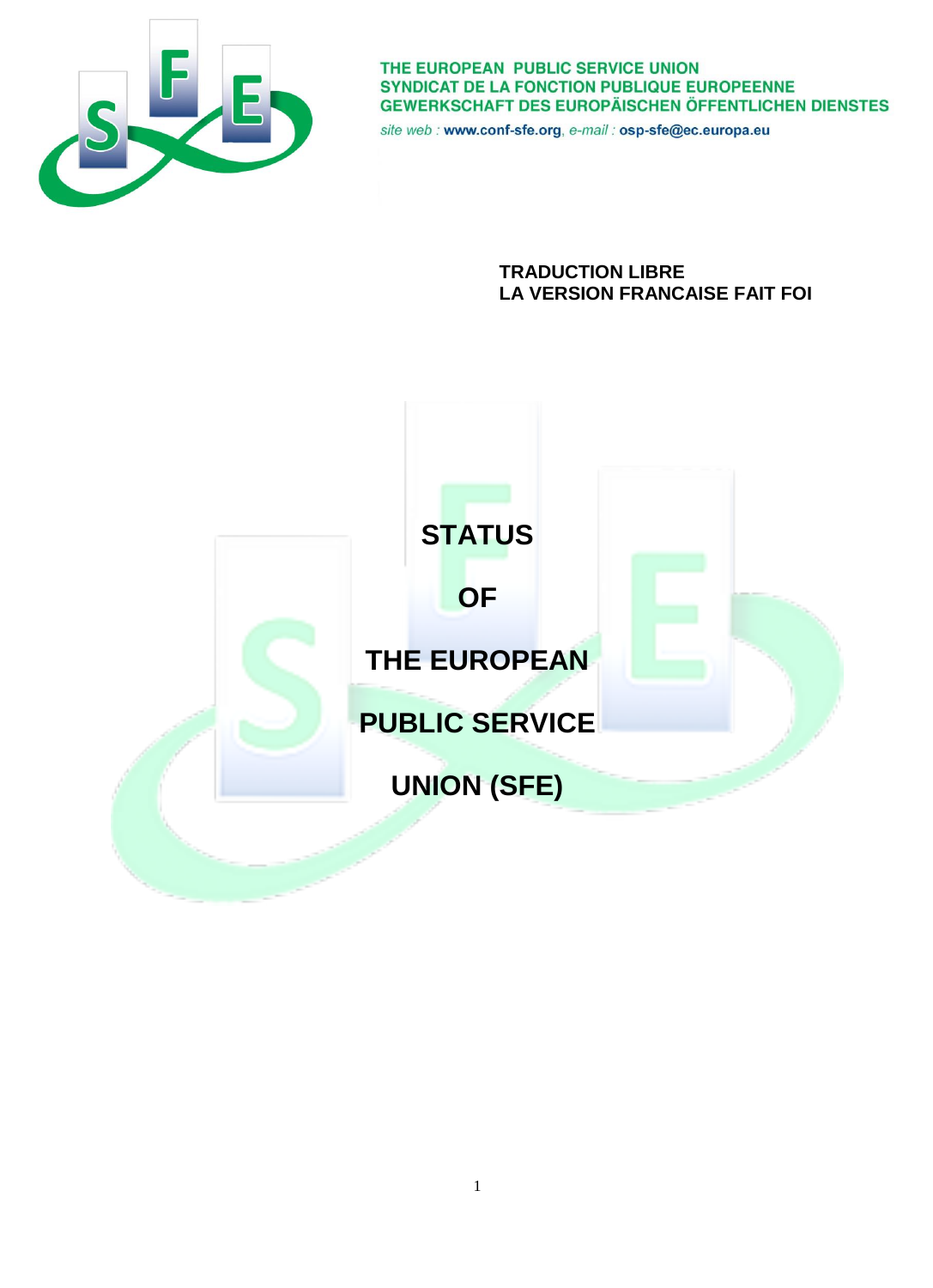# *STATUS OF THE EUROPEAN*

# *PUBLIC SERVICE UNION (SFE)*

*\_\_\_\_\_\_\_\_\_\_\_\_\_\_\_\_\_\_\_\_\_\_\_\_\_\_\_\_*

# *CHAPTER I*

# *ORGANIZATION - HEADQUARTERS - MISSION*

# *Article 1*

*1.1 A trade union is hereby established which may be indistinctly referred to as "The European Public Service Union" or « SFE ».*

*1.2 SFE is a "de facto" association with no separate legal personality.*

*1.3 Within the framework of this statute, SFE can be mentioned either under the term "association" or under that of the Union"* 

*1.4 It is open to any active or post-active person of an institution or body governed by public law, with a European vocation, hereinafter referred to as "Institutions" and resolved to defend its interests in common and to participate in the construction of a society of free and responsible people.*

*1.5 SFE is part of the humanist and democratic union movement, which operates independently, in particular politically and without any discrimination of belief, conception of life, race, gender, sexual orientation or physical or social disability. Article 2*

*2.1 The head office of SFE is located at No. 01/200 (Block A) of rue Joseph II - Building J70 at 1049 Brussels – Belgium.*

*2.2 By a simple decision of the Executive Committee (short-term "Comex"), SFE can change the location of the head office, open and close one or more other offices or branches both in Belgium and abroad.*

# *Article 3*

*3.1 The objective of SFE is:*

- *- To defend the professional rights as well as the moral and material interests of its members, in particular by fighting for the creation and development of a permanent and independent European civil service;*
- *- To promote the cooperation and solidarity of the staff of the Institutions in the framework of the widest possible solidarity with the world of work;*
- *- To contribute to the national, regional and global development of a trade union movement inspired by Christian values and principles.*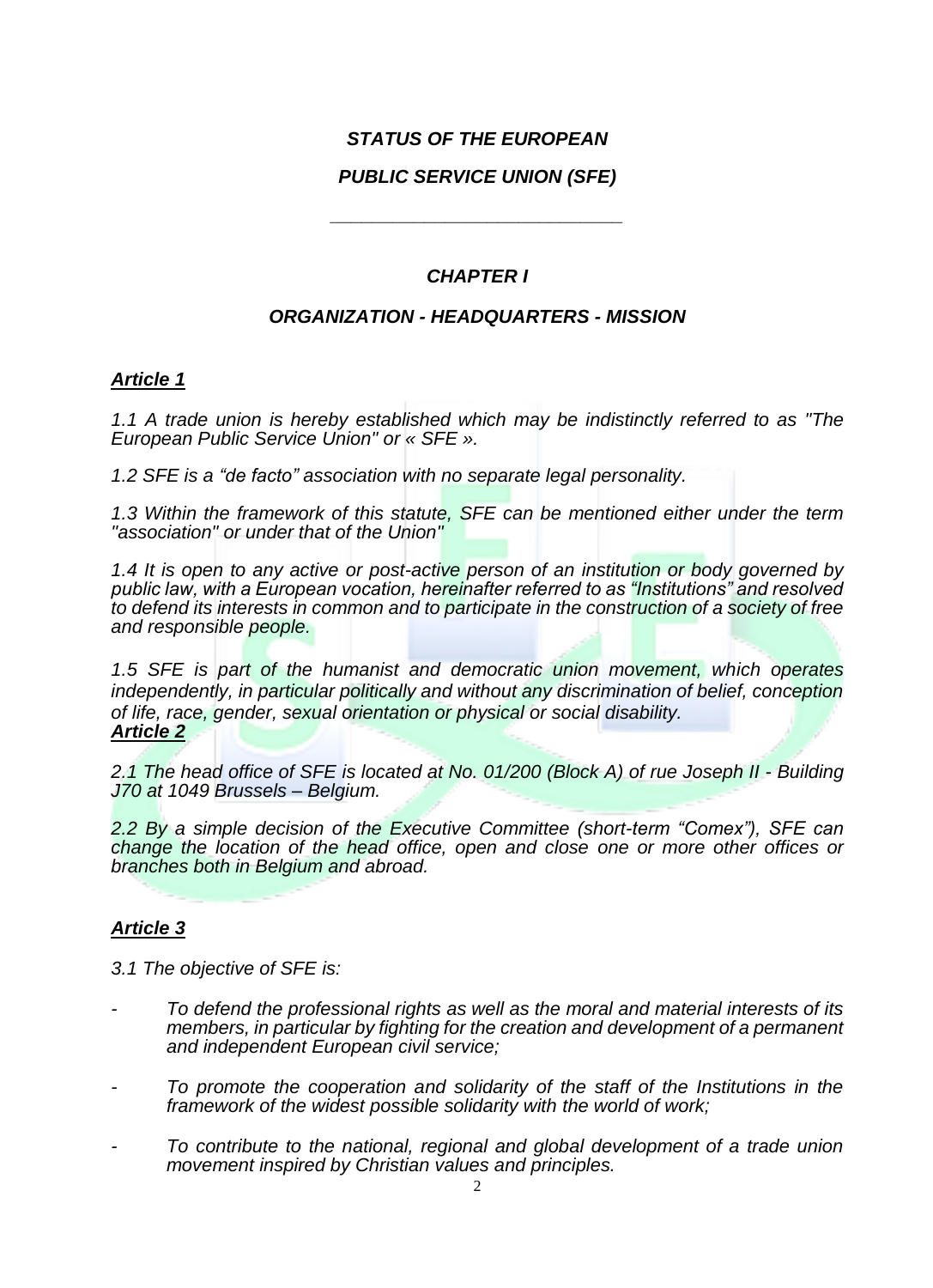*3.2 The union assumes full responsibility for this action, which it determines in full independence from any external authority, be it political, religious or otherwise.*

# *Article 4*

*SFE fulfils its objectives in particular by:*

- *- The study and promotion of the professional interests of its members;*
- The defence of their rights before all administrative and judicial bodies in *accordance with the terms of application of the rules of procedure defined by the union Bureau;*
- *- Defence against all forms of exclusion, harassment, discrimination, including, disability, nationality, ethnic or social origin, employment status, language, philosophical and religious beliefs, gender and sexual orientation.*
- *- Participation in the negotiation of working conditions and the drafting of statutory rules;*
- *- The representation of its members in and outside the institutions;*
- *- Collaboration with other unions at European and worldwide level;*
- *- The implementation of any other actions and the use of any other legitimate means which tends to achieve the objectives set out in Article 3.*
- The accomplishment of all activities that contribute directly or indirectly to the *achievement of its objectives. In particular, the SFE can lend its support and be interested in any activity similar to its purpose.*

# *CHAPTER II*

### *STRUCTURES AND ORGANS*

*\_\_\_\_\_\_\_\_\_\_\_\_\_\_\_\_\_\_\_\_\_*

#### *Article 5 Members and bodies of the association*

#### *5.1 The members*

- *5.1.1 The association consists of full members and adherent members.*
- *5.1.2 Members are not liable for the debts of the association.*
- *5.1.3 No condition of nationality or residence is required to be a member.*
- *5.1.4 Membership is acquired under the following cumulative conditions:*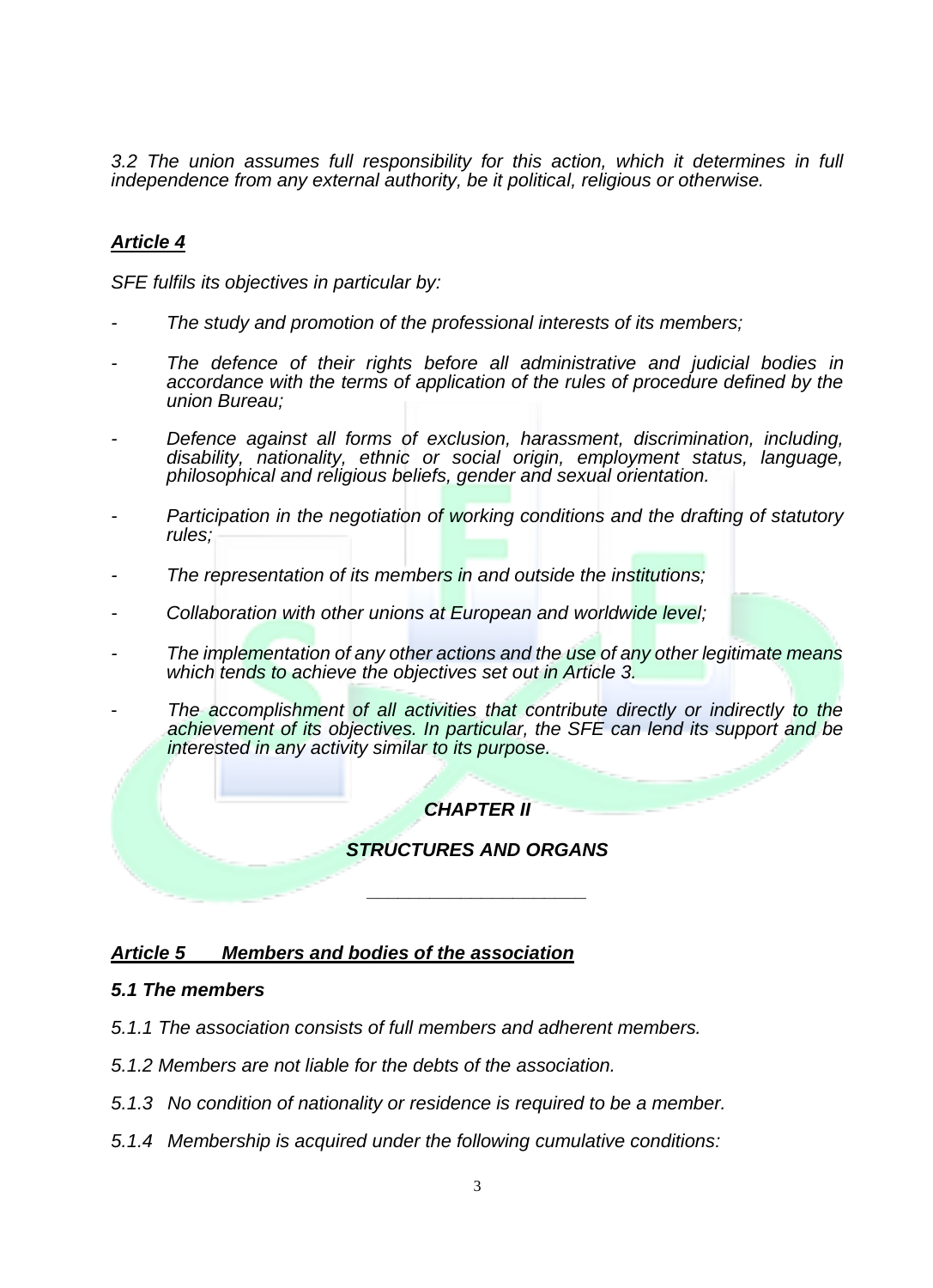- *To be an active or post-active person of an institution or body governed by public law, with a European vocation, hereinafter referred to as "Institutions";*
- *Adhere to the union's statutes;*
- *Pay on the date fixed a contribution whose rate is fixed by the Executive Committee.*

*5.1.5 The association must maintain a database of members, under the responsibility of the COMEX to take into account admissions, resignations or exclusions.*

*All the members can consult, at the head office of the association, the register of the members, as well as all the minutes and decisions of the general assembly, the COMEX, as well as all the accounting documents of the association, on simple written and motivated request addressed to the Executive Committee.*

*Members are required to specify the documents they wish to access. The COMEX agrees a date of consultation of the documents with the members. This date will be fixed within one month from the reception of the request.*

*5.1.6 Any member who does not meet anymore, or exceeds the above-mentioned membership requirements, loses membership.*

*5.1.7 Membership is also lost:*

- *Three days after the resignation or express withdrawal sent by registered letter or by e-mail addressed to the President of the COMEX;* 

*By automatically exclusion of members who have affiliated with another representative organization of workers - within the Institutions in the broad sense or who are standing as a candidate during unions or social elections, on a list drawn up by another representative organization of workers within the Institutions in the broad sense;*

- *By death;* 

**By exclusion where the actions of a member are contrary to the aim pursued by** *the association or seriously jeopardize the moral or material interests of the association. Such an exclusion may in particular be decided in case of nonpayment or termination of contributions levied by the association of its members.* 

*5.1.8 Members who cease to be part of the association are not entitled to the social fund. They cannot in any case claim the amount of the contributions they have paid or the contributions they have made.*

#### *5.1.9 The members*

*5.1.10 Adhering members are people who maintain regular contacts with the association without, however, formally participate in the organization, functioning, decision-making and deliberation processes, within the association.*

*5.1.11 However, the members can attend general meetings and have the right to vote.* 

*5.1.12 Like any member, they can also benefit from the intervention of the association within the framework of its objectives included in articles 3 and 4 of the present statutes.*

*5.1.13 Effective members*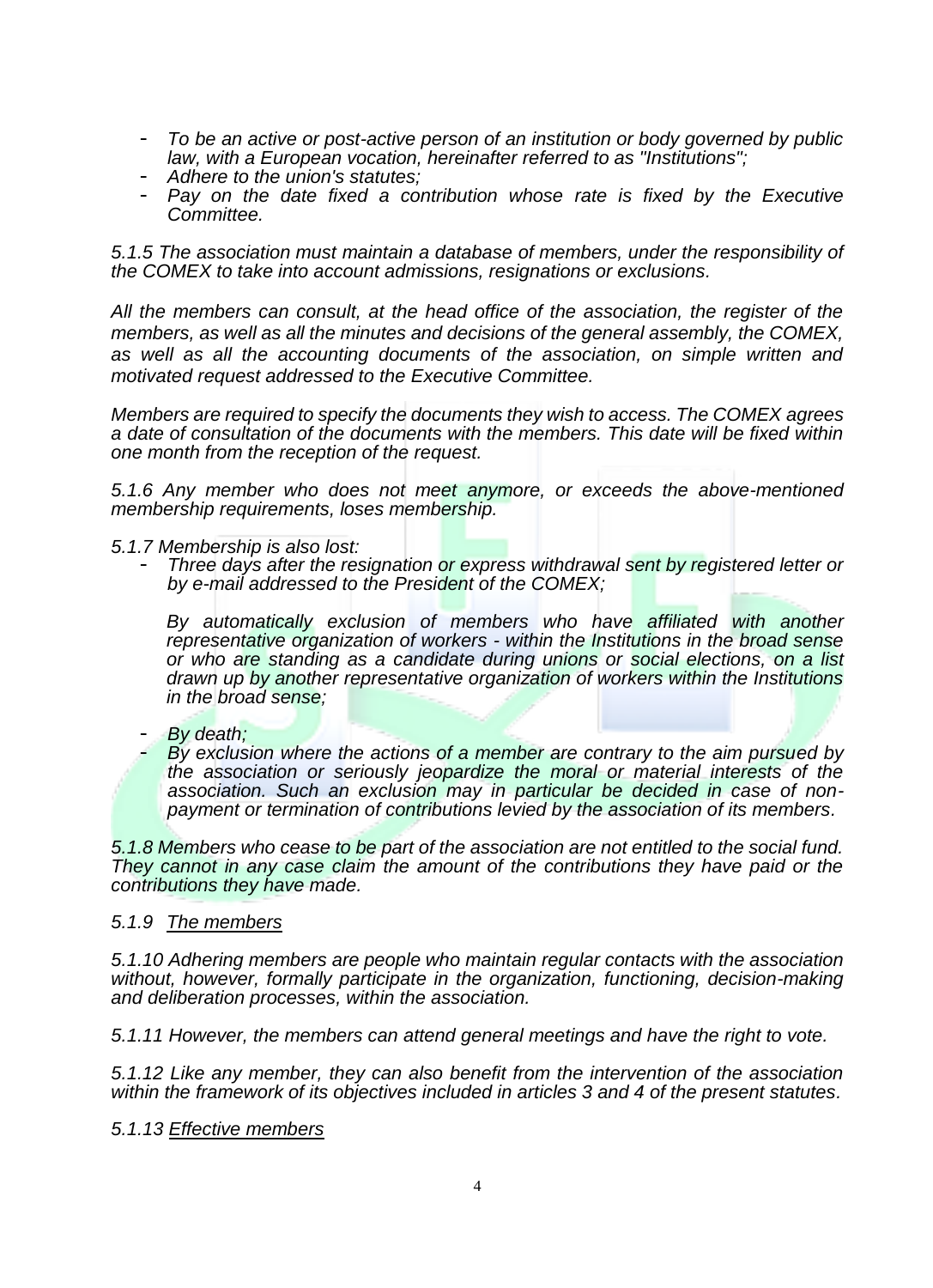*5.1.14 Effective members are people who bring to the association their skills and experiences by formally participating in the organization's operating process, operation, decision and deliberation within the association.*

*5.1.15 All decisions of admission, resignation or exclusion of full members are entered in the agenda at the due diligence of the COMEX within eight days of the knowledge that the council had of the modification (s) intervened.*

*5.1.16 Effective members perform their duties for free.*

*5.1.17 The effective members are entitled to the reimbursement of their expenses incurred within the framework of their mission on presentation of the justifying documents left at discretion of the COMEX.*

# *5.2 Presentation of the bodies of the association*

*These bodies are:*

- *The General Assembly (GA in short) of the members; which meets annually,*
- *The Executive Committee (COMEX in short), in charge of the daily management,*
- *The Union Bureau, which prepares the meetings of the Executive Committee,*
- *The base team,*
- *The Financial Control Commission; who looks a finances,*
- The Mediation Committee, competent to give an opinion, could be consulted in the *context of any internal dispute.*

# *Article 6 The General Assembly*

# *6.1. Composition and functions of the general assembly*

*6.1.1 Within the framework of the objectives of SFE, the General Assembly is the sovereign organ of the union. It consists of all union members.* 

*6.1.2 The GA defines the major trade union orientations and decides sovereignly all the points which are submitted to it according to the agenda and which do not devolve to the competence of another body or organ following the present Statute.*

*6.1.3 The tasks and attributions of the General Assembly include:*

- *- The definition of the directives of the trade union policy;*
- *- The examination and approval of the activity and orientation reports and (after the opinion of the financial control commission) of the financial report;*
- *Setting the amount of the contributions;*
- *The organization of the election of the Executive Committee, the Financial Control Commission, and the Mediation Committee.*

# *6.2. Meeting and way of convening the general meeting*

*6.2.1 The ordinary General Assembly (GA in short) is held annually at intervals of more than eight months and not exceeding sixteen months, is chaired by the President of the Union, at the head office of the Union or at the address indicated on the invitation. 6.2.2 It is fixed at the invitation of the Executive Committee, which sets its agenda.*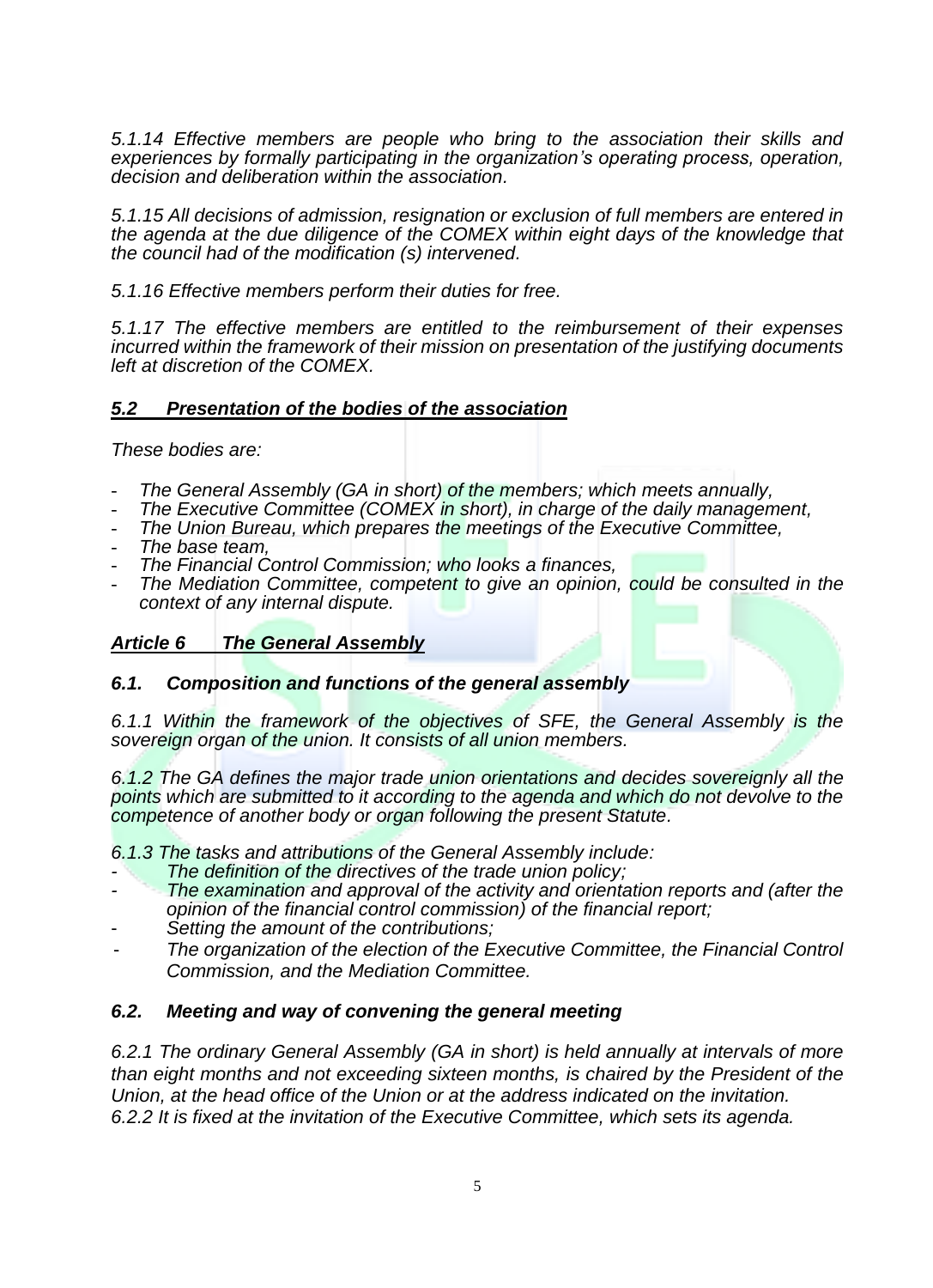*6.2.3 An Extraordinary General Assembly (EGA in short) is held whenever the interest of the association justifies it.* 

*6.2.4 Only a paid-up member of the association, with standing order - according to the bank account statement of the association-, can, as an applicant, request the Executive Committee to vote the approval of a meeting date for an EGA and the agenda attached to it.*

*6.2.5 The Executive Committee is obliged to put this item on the agenda of its next weekly meeting and to study the request of the member. The member must present his request at the meeting of the Executive Committee and must be present at the Extraordinary General Assembly, if it is voted.*

*6.2.6 The COMEX decision to convene an EGA and to include all or part of the agenda items proposed by the applicant, is taken by a simple majority of the votes of the present or represented members of the COMEX and in the presence of at least the half of the members present or represented, composing it.*

*6.2.7 These decisions are not subject to appeal.*

*6.2.8 COMEX convening notices for any General Assembly are sent by e-mail at least 15 days before the date fixed for the meeting of the GA.*

*The convening notices mention the date, time, place and agenda of the meeting. The agenda may be amended, completed or reduced during the meeting provided that half of its members are present or represented and that they have consented to a simple majority of the votes of members present or represented.*

#### *6.3. Procuration for a General Assembly*

*Each member may be represented at the general meeting by any member, provided that person has a special written procuration.*

#### *6.4. Mode of deliberation of a general meeting*

*6.4.1 The General Assembly is chaired by the President of the organisation, in her/his absence, by a vice-president or by the person elected by a simple majority by the members present or represented composing the assembly at the meeting. The Chairman appoints any person to the office of secretary of the meeting. If the secretary is not a member of the association, he / she does not have the right to vote.*

*6.4.2 The General Assembly deliberates validly provided that at least half of the members convened are present or represented.*

*6.4.3 If the number of members present or represented is less than half of the members convened, the meeting deliberates validly when at least 15 members are present or represented.*

*6.4.4 Each member present or represented composing the assembly has one vote.*

*6.4.5 Voting members entitled to vote are only for association's members in order of contribution, with standing order according to the bank account statement of the association, on the day of the GA or the EGA.*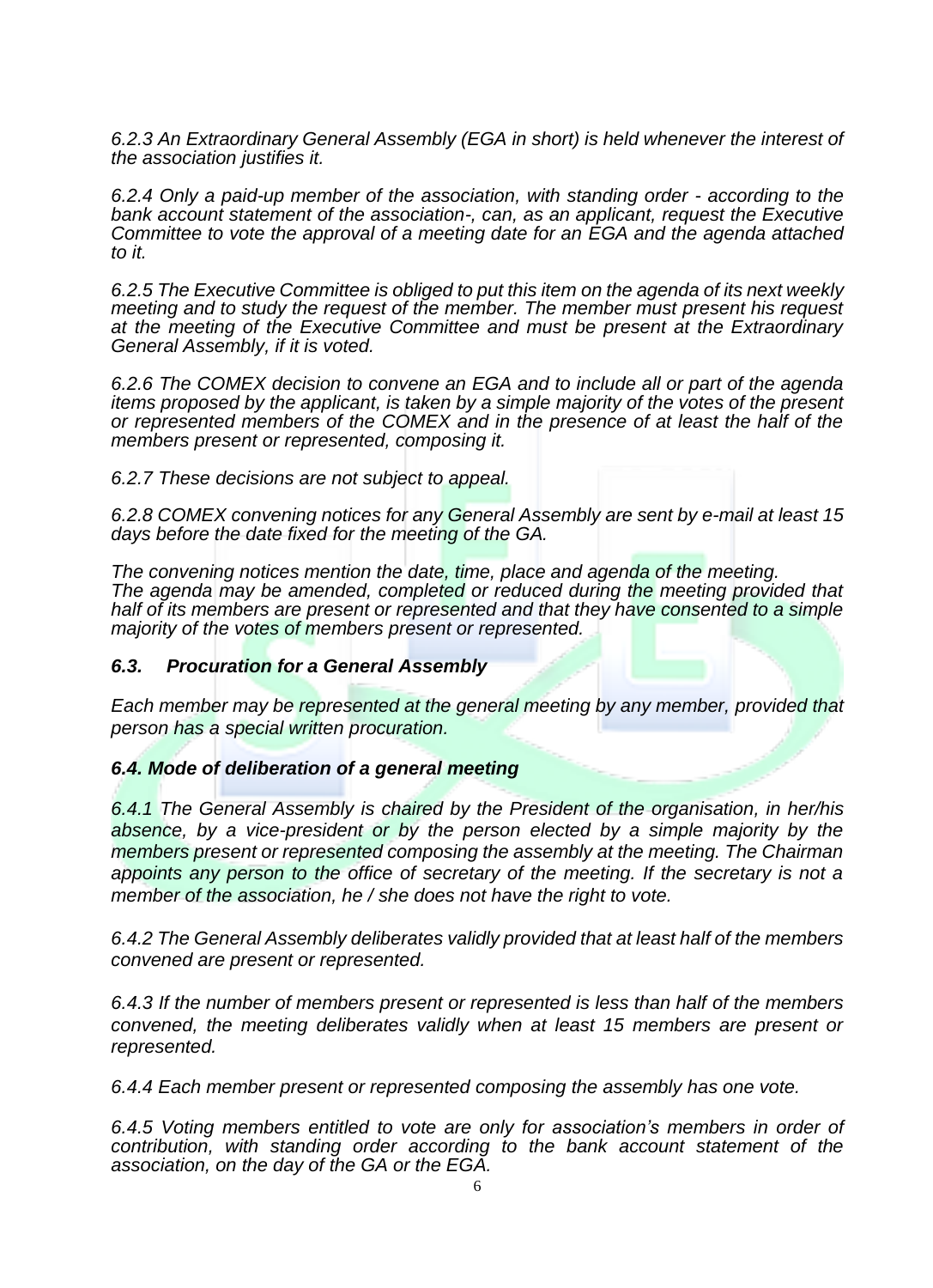*The abstention and the blank vote are counted but considered as not expressed with regard to the calculation of the majority of the votes.*

*In the event of a tie vote, the vote of the Chairman shall prevail, to break it.*

*6.4.6 In accordance with the conditions set forth in Articles 6.4.2 and 6.4.3 of the present statutes, the decisions of the General Assembly are taken by a simple majority of the members present or represented except as regarding the proposals for modifications of the Statute, for which a two-thirds majority of the members present is required.*

*6.4.7 Any proposed amendment to this Statute must be communicated in advance to the members and will be specifically put on the agenda of the General Assembly.*

*6.4.8 The resolutions of a GA shall be communicated to all members by email.*

*6.4.9 Resolutions of GA shall be recorded in a register signed by the president of the meeting and kept at the association's head office. The Secretary-General shall keep it available to the members in accordance with the conditions set out in Article 5.1.5 of this Statute.*

# *Article 7 The Executive Committee (COMEX in short)*

### *7.1 Composition and functions of the COMEX*

*7.1.1 The Executive Committee is responsible for the implementation of the general directives set by the General Assembly and the management of affairs of the Union during its mandate.*

*7.1.2 It is composed of 15 elected members.*

*7.1.3 The COMEX is headed by the President and has three Vice-Presidents, one General Secretary, one Secretary of the Internal Organization and one Treasurer.*

*7.1.4 The Executive Committee may decide to co-opt a maximum of 5 members from non-elected Executive Committee candidates, as well as co-opting a maximum of 5 members from all SFE members. Co-opted members do not have passive or active voting rights at meetings of the Executive Committee.*

#### *7.2 Appointment, mandate and dismissal of COMEX members*

*7.2.1 The elected members are elected for a renewable term of 3 years, by secret ballot, which takes place for the first time no later than 6 months after the constituent statutory elections.*

*7.2.2 The election procedure begins at the latest on the 3rd working day following the date of the General Assembly consecutive the 3rd year of the mandate of the COMEX year-round.*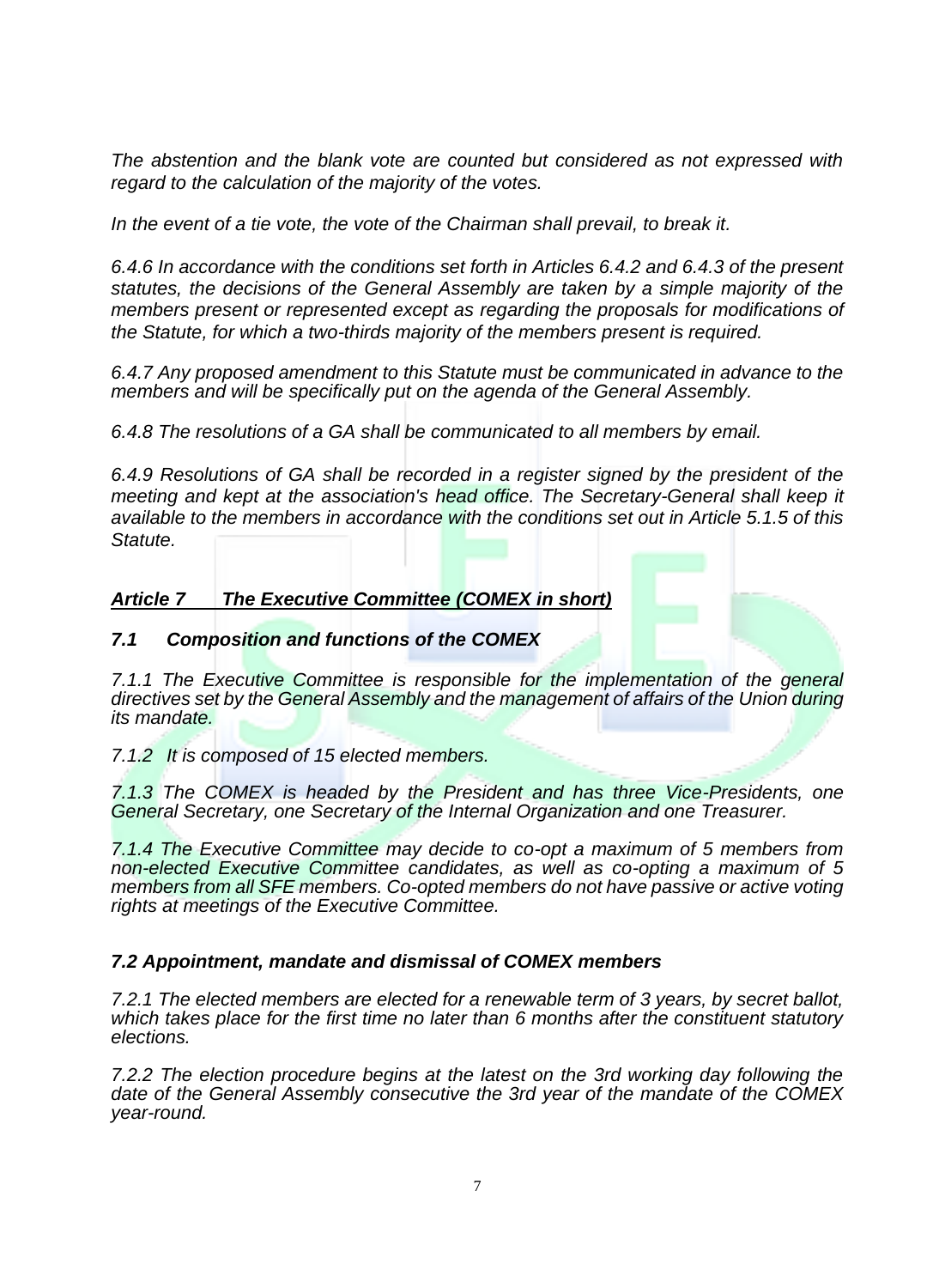*7.2.3 The election is by correspondence, either by ordinary mail or by internal mail to the Institutions, all members of the SFE can vote for ten working days.*

*7.2.4 The first 15 candidates who have received the most votes with at least 5% of the votes cast are elected as members of the Executive Committee.*

*7.2.5 Incumbent COMEX members, as usual, carry out the day-to-day business of the committee until the new elected members take office.*

*7.2.6 Madam / Mr President, the three Vice-Presidents, the General Secretary, the Secretary for Internal Organization and the Treasurer are elected by secret ballot in five separate rounds, at the first meeting of the Executive Committee composed of the newly elected members, in the presence of at least two thirds of the members of the Executive Committee, i.e 11 or 13 members to have an odd number.*

*The mandate of member of the Executive Committee is not compatible with that of member of the Mediation Committee or of the Financial Control Commission.*

*7.2.7 Madam / Mr President is eligible provided that she/he has been a member of the SFE and in order of contribution, according to the bank account statement of the association, for at least 6 months preceding the month of her/his candidacy.*

*7.2.8 Madam / Mr President is eligible for two successive terms.*

*7.2.9 A COMEX presidential candidate who has already held the position for one or two successive terms may be eligible for re-election as long as his or her candidacy is consecutive to a presidential end of mandate, which the candidate did not occupy the position.*

*7.2.10 The mandate of a COMEX member ceases:*

- Following exclusion of the SFE;
- Following the loss of the quality for which he/she was appointed, resignation, change of union, without these examples being exhaustive;
- Following his/her death.

*7.2.11 Any member of the COMEX may resign by an e-mail addressed to COMEX.*

*7.2.12 In order to ensure the continuity of the tasks and the conditions necessary for teamwork, any member of the COMEX who has difficulties to fulfil effectively or correctly his mandate will be replaced or suspended quickly, particularly in the case of three consecutive absences without convincing justification. left to the sovereign appreciation of COMEX.*

*The decision to replace or suspend shall be made in accordance with the provisions of Articles 7.3.7 to 7.3.10 of this Statute, without the member susceptible to being replaced or suspended from attending the meeting and without being able to vote there even by proxy.*

*7.2.13 The members of the COMEX who cease their function are obliged to hand over against receipt to the Chairman of the COMEX or to an officer duly mandated by the presidency, or by a vote of the COMEX if it concerns the president, according to articles 7.3.1 to 7.3.11: all codes, accesses, badges, keys, materials, money order or other, all*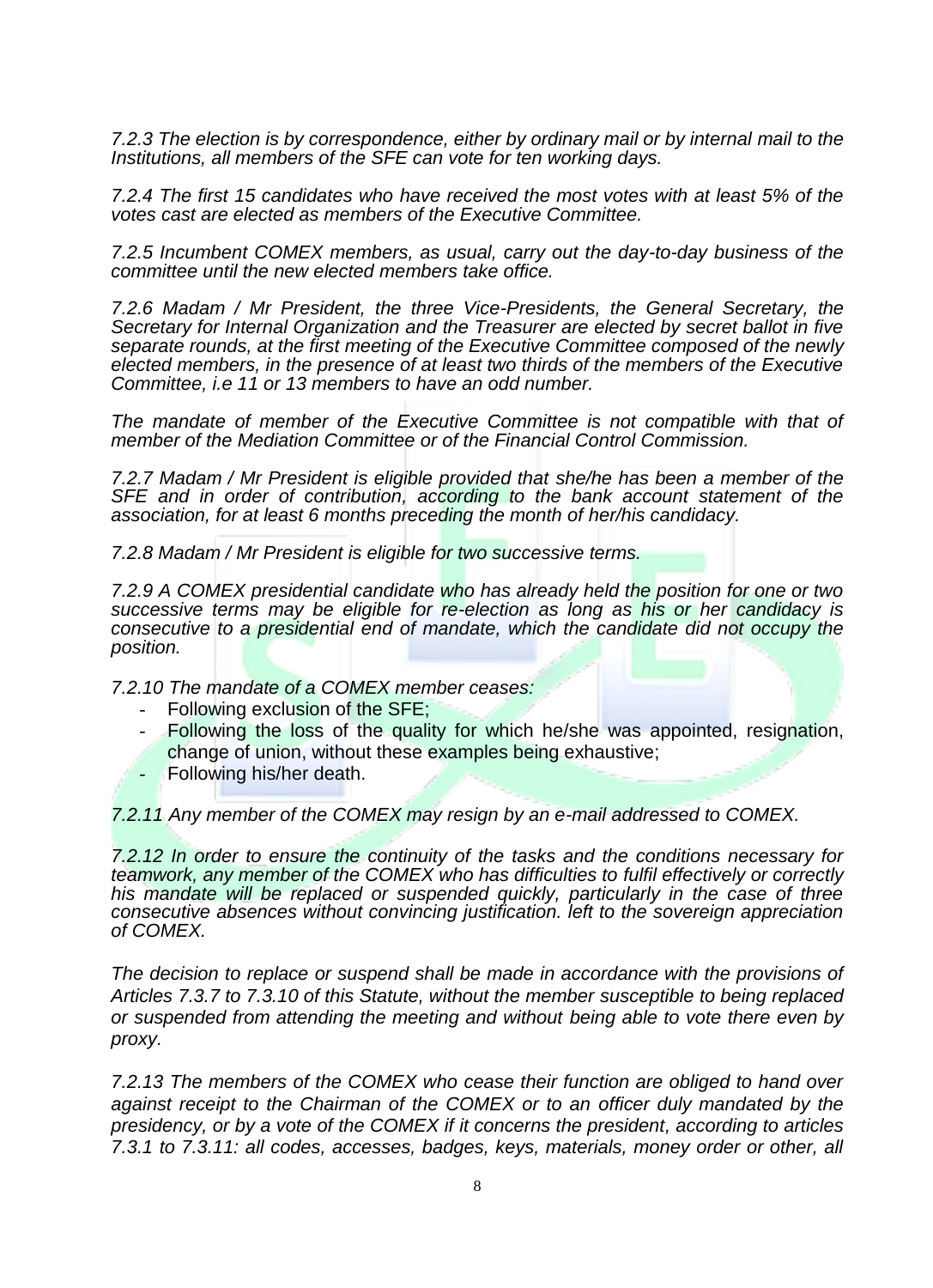*the documents, of any nature that is in their possession as well as any amount whatever the form of the deposit or the currency, under their responsibility or management, directly or indirectly related to SFE.*

*In the context of the preceding paragraph, COMEX members who cease their function must not keep any copy or duplicate and they must execute without delay and notwithstanding any appeal.*

*They lose after their cessation, the use of their "E-mail address" SFE and access to all sources of information, registers, documents of any kind whatsoever, concerning the union and its members.*

*7.2.14 Except for the function of President of the COMEX whose election is always held following the procedure referred to in Article 7.2.6 of this Statute, in the event that one of the members of the Executive Committee ceases to hold office before the term of the year (of before the term of her/his mandate), it is replaced by the candidate who follows the last elected member, following the result of the last elections, and so on, until the list of unelected candidates is exhausted.*

*7.2.15 If there is no or no more candidate who fulfils the conditions of article 7.2.14 of this Statute, the Executive Committee may instruct any other member of the union to exercise the vacancy.*

*7.2.16 The successor completes the mandate of the member he replaces.*

#### *7.3 Meeting, procedure of convening and deliberation of the COMEX*

*7.3.1 The Executive Committee meets at least twice a month regardless of the period (school or vacancy or those institutions).*

*7.3.1 The Executive Committee meets at least twice a month during school periods and (usually once a week) out of school holidays or public holidays of institutions.*

*7.3.2 Meetings are scheduled by email sent by the President or by one of the members of the COMEX delegated (on her/his behalf) by the Presidency for this purpose.*

*7.3.3 The convening notice shall mention the date, time, place and agenda of the meeting. The agenda may be modified, completed or reduced during the meeting provided that half of its members are present or represented and that they have consented to a simple majority of the members present or represented.*

*7.3.4 If necessary, the COMEX can hold online meetings under the direction of the President.*

*7.3.5 The Executive Committee operates according to the instructions of the President: the three Vice-Presidents, the General Secretary, the Secretary of Internal Organization and the Treasurer are particularly responsible for seconding the President for the organization and administration of the Union and of the Comex.*

*7.3.6 A member may be represented by another COMEX member who cannot however hold more than two proxies. Proxies must be special and written.*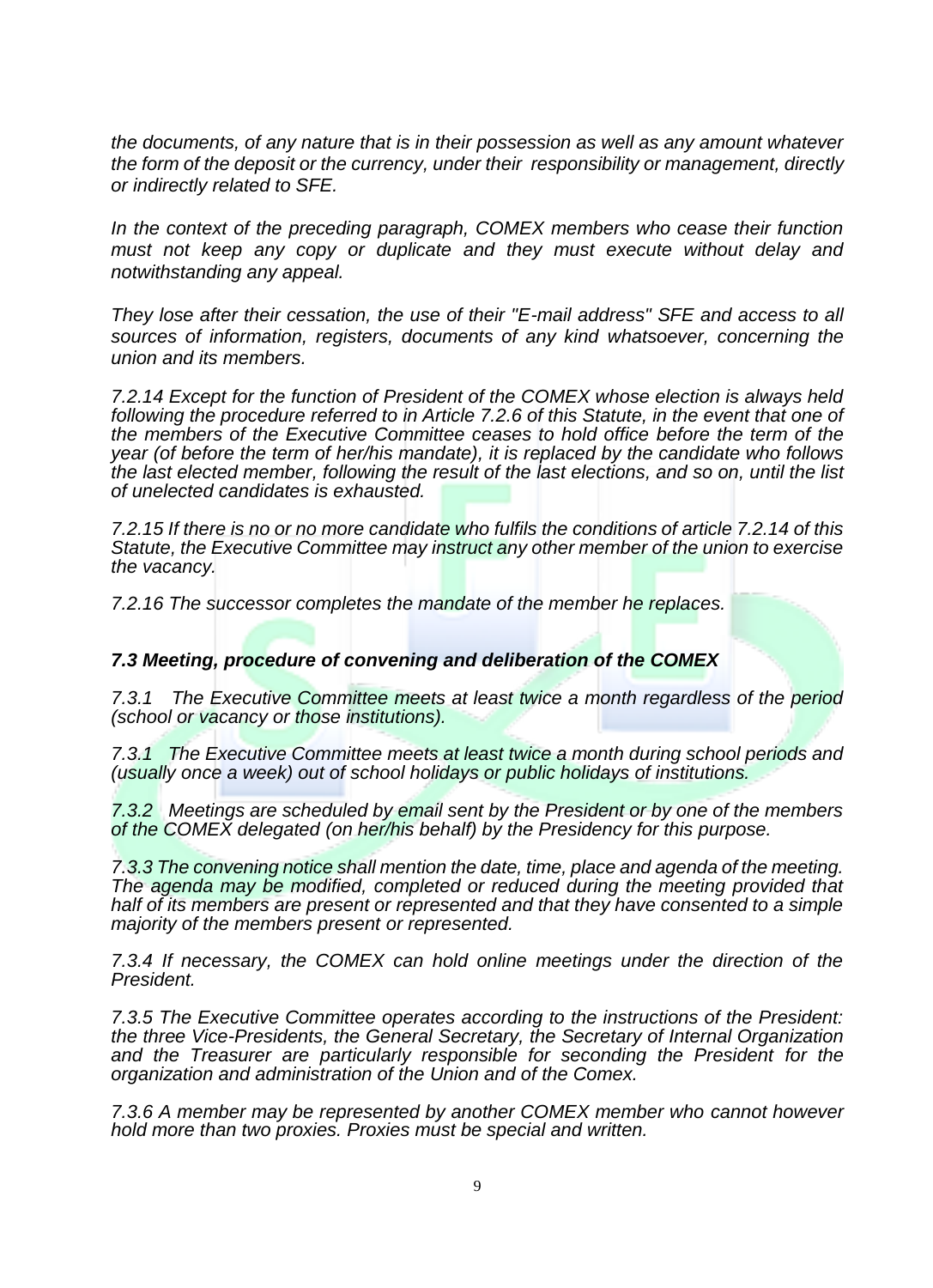*7.3.7 Each member in order of contribution has one vote.*

*All votes shall be taken verbally or with raised hands except that provided for in Article 7.2.6 of this Statute. In exceptional cases duly justified by the urgency and / or the interest of the association, left to the sovereign appreciation of the President, the decisions of the COMEX can be taken by a secret ballot by a written vote.*

*7.3.8 The deliberations of the Executive Committee are taken validly in the presence of at least half of its members present or represented and by a simple majority of the votes of the members present or represented.*

*7.3.9 The abstention and the blank vote are counted but considered as not expressed as regards the calculation of the majority of the votes.*

*7.3.10 In the event of a tie, the vote of the Chairman shall prevail.*

*If the President is unavailable or absent, one of the Vice-Presidents appointed in accordance with the procedures mentioned in Articles 7.3.6 to 7.3.10 of this Statute shall preside the COMEX on a provisional basis and in the interim.*

*7.3.11 The Executive Committee may also consult the members of the Union as an individual or delegate to them a particular work, mission or tasks, particularly as regards the animation of the working groups or a part of the exercise of its skills.*

*Delegates, particularly in working groups, report to the Executive Committee.*

*7.3.12 The minutes of the meetings of the COMEX are kept at the head office of the association according to the conditions set out in articles 5.1.5 and 5.1.15 of the present statutes.*

*7.3.13 In the event of a litigation / procedure / judicial and extra-judicial act generally of any kind initiated by SFE, only the Executive Committee ensures the representation of the union section in front of its members or for its members, outward and for all administrative or legal matters.*

*In the context of the above paragraph, the COMEX takes care of the said representation either directly and / or through a lawyer and / or a person duly mandated by its authorities for this purpose.*

*In such cases, the approval of the representation is deliberated in accordance with the rules established by Articles 7.3.1 to 7.3.11 of this Statute and confirmed by the joint signatures of the President and the General Secretary on the minutes approval or the meeting that mentions it.*

*If one of the both is unable to sign, the signature of a Vice-President may substitute the missing signature.*

In case of simultaneous impediment of the President and the General Secretary, the *approval to introduce the procedure or the dispute may be validated by the signature of the three Vice-Presidents, or failing to gather the signatures of all Vice-Presidents, by those of three members of the Executive Committee.*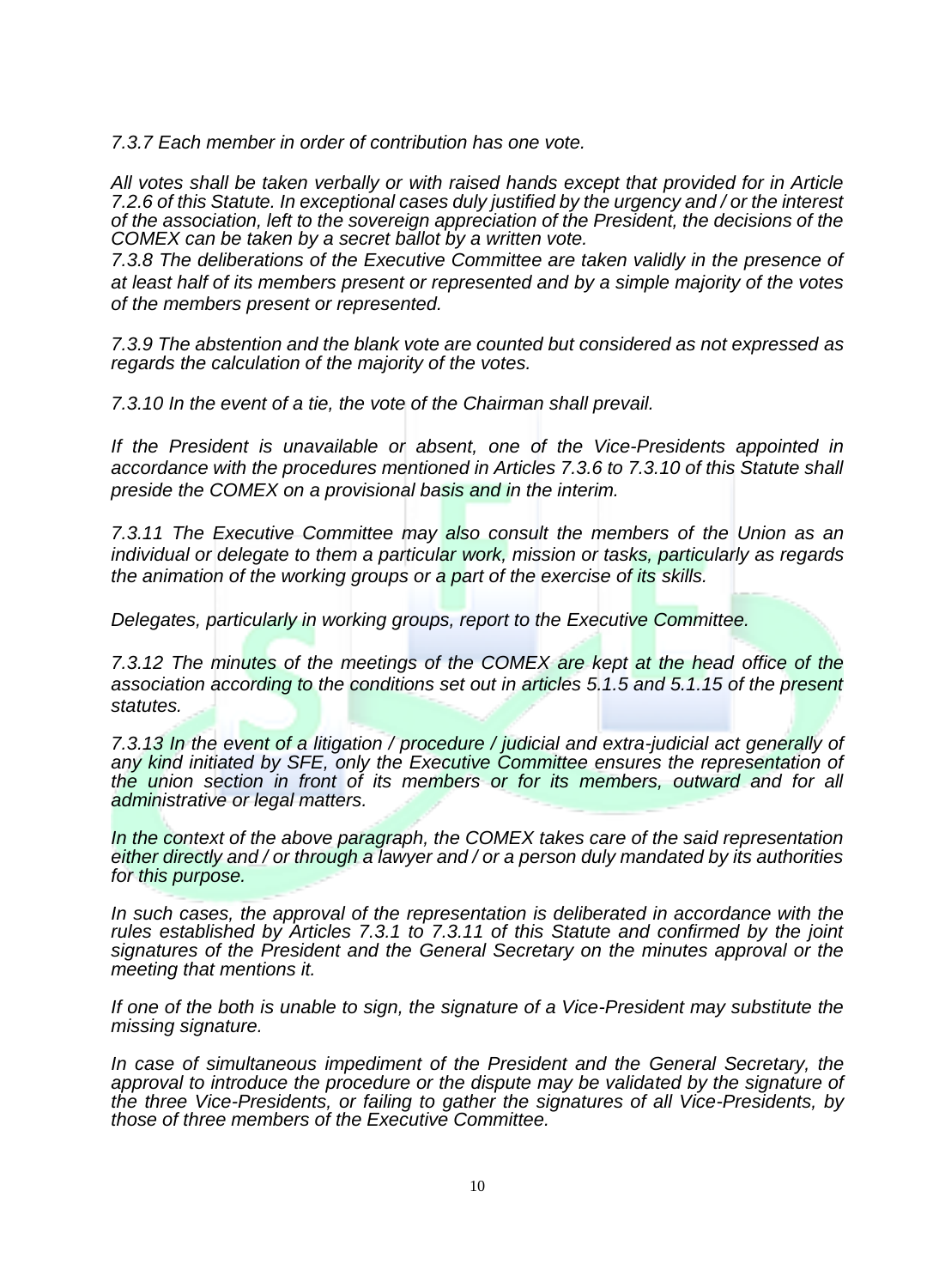*7.4.14 In the event of a litigation / procedure / judicial and extra-judicial act generally on the initiative of members or third parties against SFE or against one of its bodies, the union has no legal personality distinct from its members, because it's an association "in fact".*

*In the case provided for in the previous paragraph, SFE or one of its bodies cannot therefore be represented as such.*

*7.4.15 The Executive Committee may, if necessary, convene an Extraordinary General Assembly under the conditions set out in Articles 6.2.3 to 6.2.8 of this Statute.*

### *Article 8: The union Bureau*

*8.1. With a view to preparing the meetings of the Executive Committee mentioned in Article 7 of this Statute, a Trade Union Bureau is hereby established.*

*It is composed of the President, the three Vice-Presidents, the General Secretary, the Treasurer, the Secretary of the Organization and the Political Secretary.*

*8.2. It meets at least once a month during school periods and outside European and Belgian school holidays or legal holidays of the institutions, and following the same procedures mentioned in Articles 7.3.2 to 7.3.4 of this Statute.*

*8.3 The Trade Union Bureau has internal regulations regarding the distribution of the*  tasks of its members and the modalities of application. This must be approved by the *Executive Committee following the same procedures mentioned in Articles 7.3.5 to 7.3.10 of this Statute.*

#### *Article 9: The core team*

*9.1 Under the direction and control of the COMEX, core teams are formed by floor, branch, service or building, grouping volunteers among the members of SFE.*

*9.2 A core team can only be created after the approval of the Executive Committee following the same modalities mentioned in Articles 7.3.2 to 7.3.4 of this Statute.*

*9.3 They each operate in accordance with the modalities mentioned in Article 7.3.11 of this Statute.*

#### *9.4 Their main missions are:*

*- To facilitate the participation of members in union responsibilities through the communication of information;*

*- To collaborate actively in the preparation and execution of the decisions taken;*

*- To ensure the social training of the members;*

*- To ensure to their members, at the local level, the tasks defined in Articles 3 and 4 of this Statute.*

#### *Article 10: The Financial Control Commission*

#### *10.1 Composition and functions of the Financial Control Commission*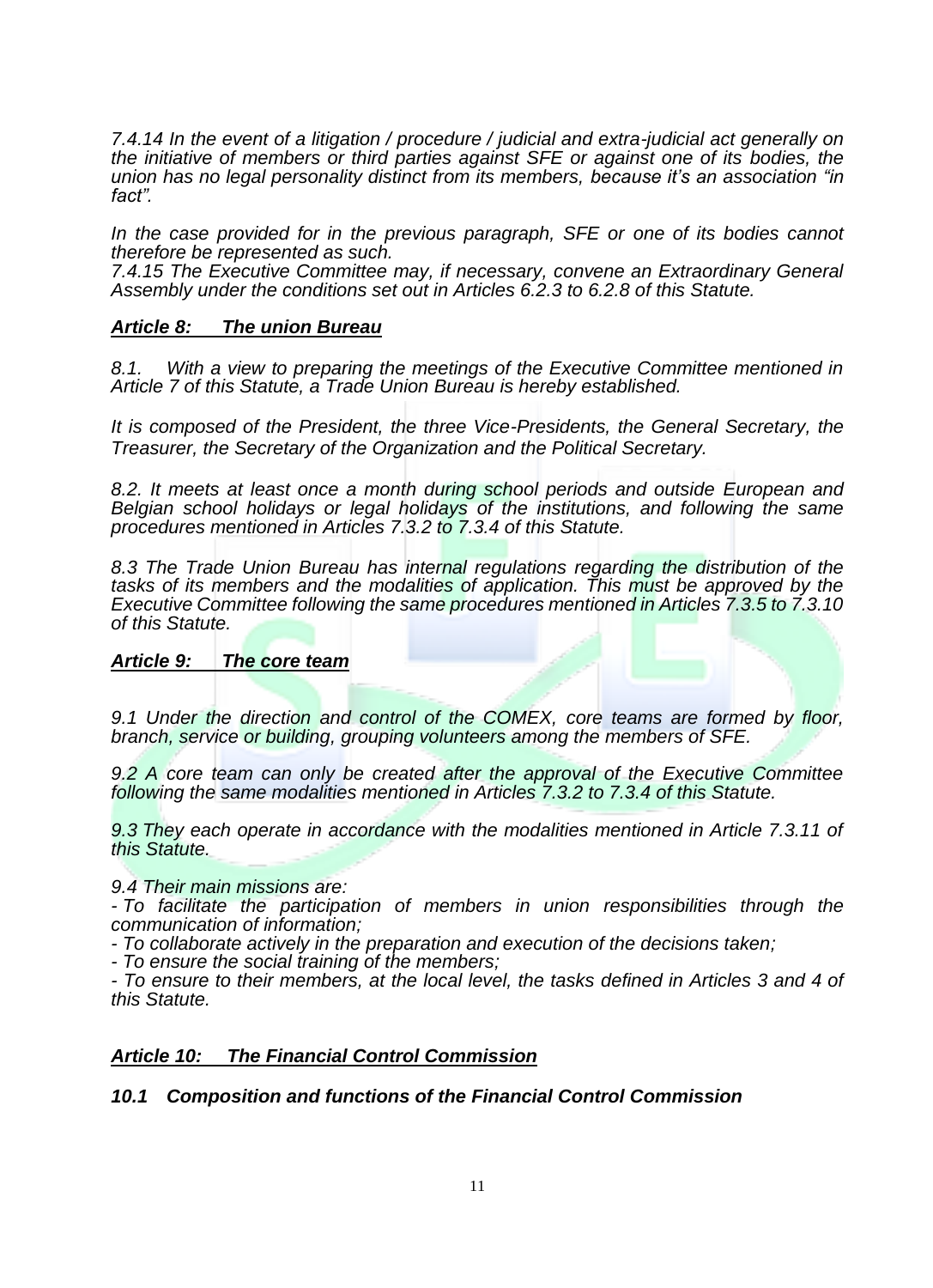*10.1.1 It is composed of three members who are members of the union for at least one year and have been in order of contribution according to the bank account statement of the association since the year preceding taking office and during the entire mandate.*

*Its members are referred to indistinctly- below - the commissioners.*

*10.1.2 It is responsible for controlling and may, if it considers it necessary, issue advisory opinions on the management of the treasury and the assets of the syndicate made by the Executive Committee.*

*10.1.3 It is the responsibility of the Financial Control Commission to regularly take the initiative to control the financial management and to report to the General Assembly. It is up to the General Assembly to issue an advisory opinion of discharge or not of the Executive Committee or the Treasurer.*

*In the event of a negative opinion on a discharge proposal, it informs the COMEX and its Treasurer by e-mail and communicates to them, its grievances, remarks, suggestions and any documents in order to allow the COMEX where appropriate to give the necessary follow-up.*

*In the context of the above paragraph, the Financial Control Commission must express its negative opinion to the COMEX and its Treasurer within eight calendar days consecutive days of the drafting of the opinion and no later than one month later. before the month during which the date of the GA is fixed in particular so that the opinion could possibly be presented.*

*If the Financial Control Commission does not respect the deadlines of the above paragraph, it may not propose a negative opinion for the discharge of the Executive Committee or its Treasurer as it will not have allowed them to prepare a possible justification.*

*The Comex or his / her Treasurer may reply to the Financial Control Commission by email, in particular, to justify and communicate their documents or any other means justifying their management.*

*In this case, the Financial Control Commission is free to maintain, modify or withdraw its negative opinion at any time, before presenting its opinion to the General Meeting and even running the GA.*

*10.1.4 The Financial Control Commission is also competent to receive any written complaint from members concerning the management of the treasury and the assets of the syndicate by the Executive Committee.*

*It informs the COMEX within eight days of the lodging of the complaint and communicates to it the identity of the applicant, his grievances, remarks, suggestions and possible*  documents in order to allow the COMEX, if necessary, to answer them and to *communicate their documents. justifying its management.*

*However, the Comex is not obliged to follow up the claim.*

*10.1.4 The position of commissioner is incompatible with that of member of the Executive Committee and of member of the Mediation Committee.*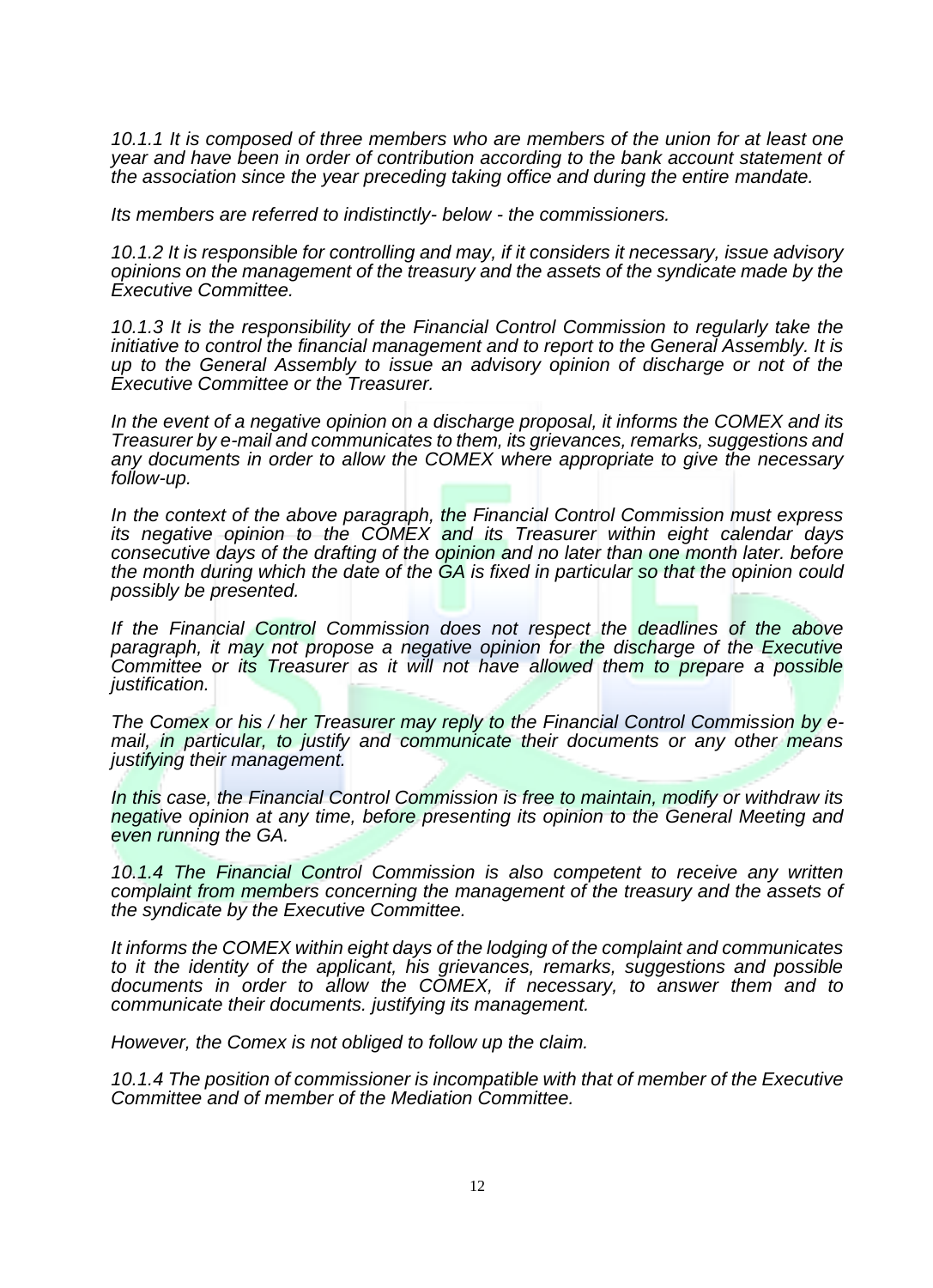# *10.2 Appointment and mandate of the members of the Financial Control Commission*

*The Financial Control Commission is elected according to the same voting arrangements as those mentioned in Articles 7.2.1 to 7.2.5.*

# *10.3 Deliberation of the Financial Control Commission*

*10.3.1 Each member in order of contribution, on the basis of the bank statement of the association on the day of the vote, has one vote.*

*10.3.2 The deliberations and written opinion of the Financial Control Commission are validly voted unanimously by its members only and after that all the members have signed their agreement for the joint document.*

*10.3.3 In the event of abstention or a blank vote of one or more members or in the event of a breach of the conditions set out in Article 10.3.2 of this Statute, the opinion shall be considered as not expressed and may not be validly delivered or communicated.*

# *Article 11 The Mediation Committee*

# *11.1 Composition and functions of the Mediation Committee*

*11.1.1 It is composed of three members who have been members of the union for at least one year and who have been in order of contribution according to the bank account statement of the association since the year preceding taking office and throughout the term of mandate.*

*11.1.2 The Mediation Committee has the power to issue a non-binding advisory written opinion on any dispute within the union between its members or between its members and its organs.*

*It must adopt a neutral attitude towards all the parties, as much the instruction of the file as in the wording of its opinion.*

*11.1.3 It may be referred to the union bodies and its members. The Committee may hear the parties separately and must respond in his written opinion in a detailed manner to the arguments and documents communicated to him.*

*The Mediation Committee must respect the rules of the adversary and the rights of the defense and in particular invite each of the parties to communicate to all the other parties to the case, all their writings and documents at the latest at the same time as they are addressed to the Mediation Committee.*

*If this is not the case, the Mediation Committee will take care of transmitting without delay to either party, the writings and documents that were not sent to them.*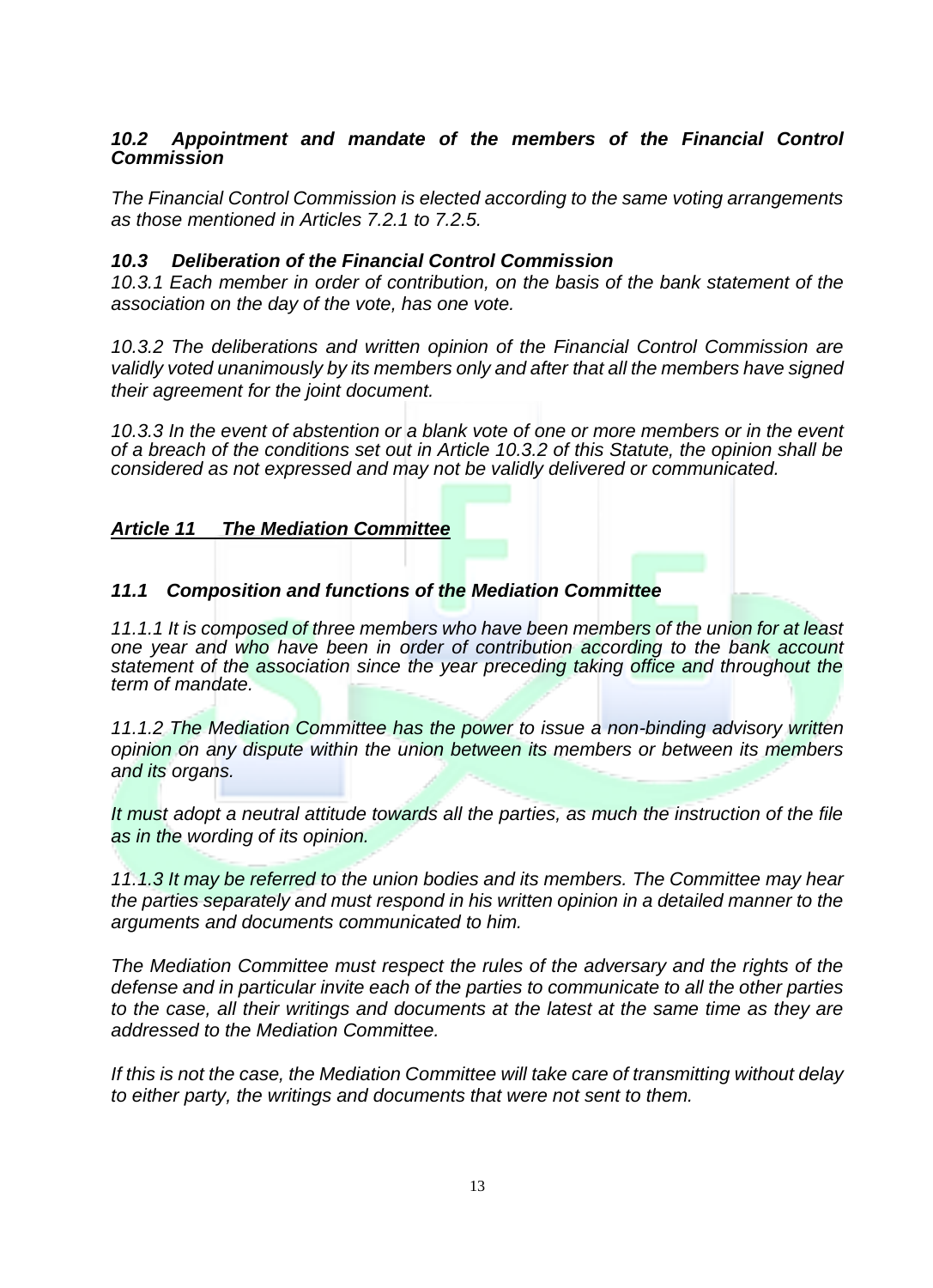*11.1.4 If the Mediation Committee is seized separately by applicants for the same cause or for sufficiently connected causes, it may on the initiative or at the request of one of the parties put the causes together to give only one written opinion on all aspects of dispute.*

*11.1.5 The mandate of a member of the Mediation Committee is not compatible with that of member of the Executive Committee or that of the Financial Control Commission.*

# *11.2 Appointment and term of office of Mediation Committee members*

*The Mediation Committee is elected according to the same voting methods mentioned in articles 7.2.1 to 7.2.5*

# *11.3 Deliberation of the Mediation Committee*

*11.3.1 After the closure of the proceedings and no later than one month after the submission of the last written documents or documents, the Mediation Committee must communicate its opinion to all parties by e-mail.*

*11.3.2 Each member of the committee in order of contribution according to the bank account statement of the association on the day of the vote, has one vote.*

*11.3.3 The deliberations and written opinion of the Mediation Committee are validly voted unanimously by its members only and after that all the members have signed their agreement for the joint document.*

*10.3.3 In the case of abstention or of a blank vote cast by one or more members or in the event of a breach of the conditions set out in Article 11.3.3 of this Statute, the opinion shall be considered as not expressed and may not be validly returned or communicated.*

# *CHAPTER III*

*STRIKE*

# *Article 12: Strike*

*The Executive Committee can only decide on an effective strike after consultation by email of all the members and the approval of at least one third of the members of the SFE by return of e-mail or as part of a vote at an extraordinary General Assembly convened for that purpose.*

*However, in case of force majeure, the Executive Committee may take a strike decision, charged with to make validate its decision by the members under the terms of the previous paragraph, within 15 days following the date of the strike and if this is not realizable, on the first possible date following the strike.*

# *CHAPTER IV*

# *AFFILIATION AND EXCLUSION*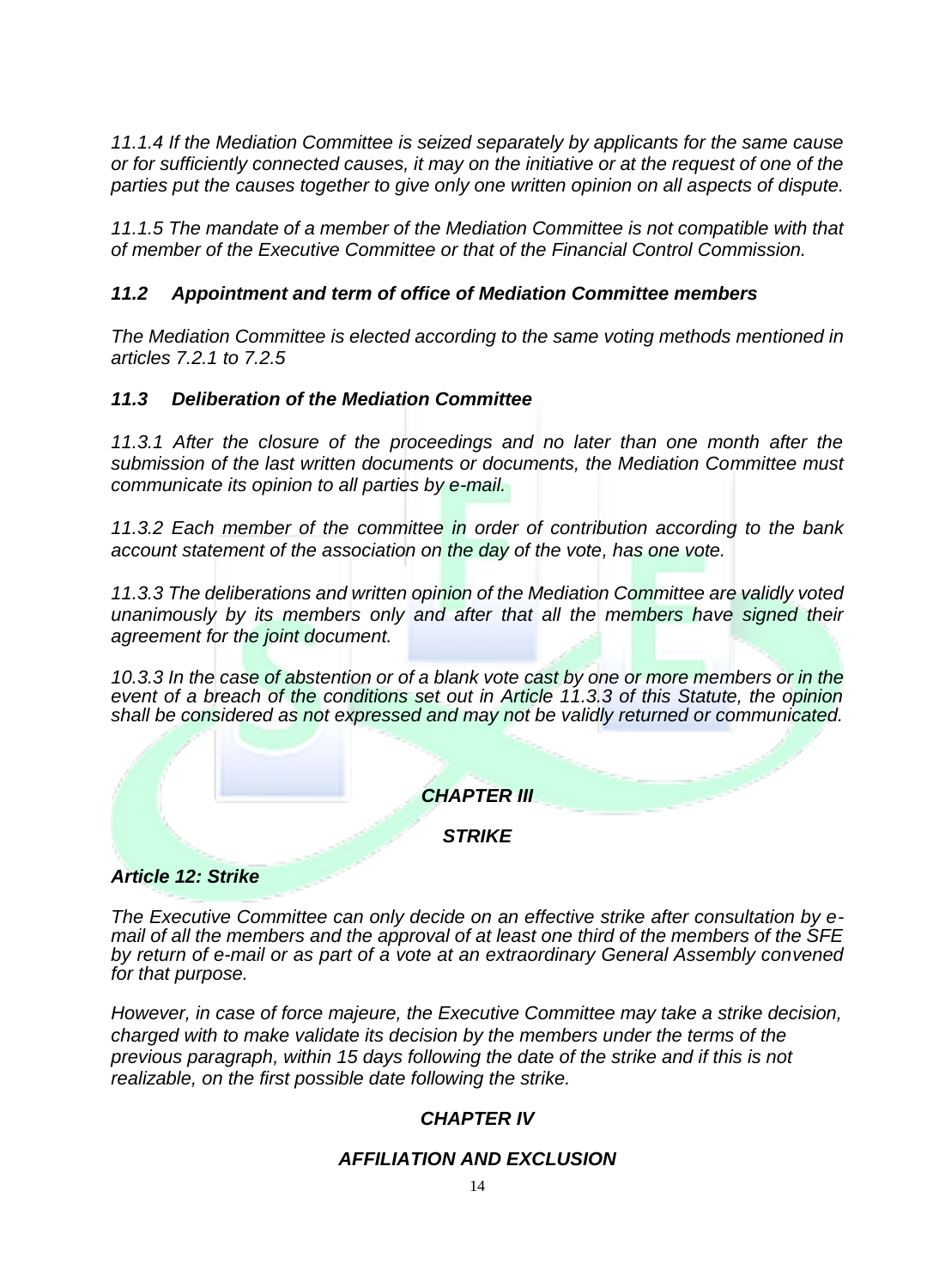### *Article 13 Membership*

*Membership to SFE is open to any active or post-active person of one of the Institutions that accepts this Statute and which is in order of contribution according to the bank account statement of the association.*

#### *Article 14 Causes of exclusion*

*Can be excluded from SFE any member who:*

- *1. Adopts an attitude or actions contrary to the aim pursued by the association or seriously jeopardizes the moral or the material interests of the association;*
- *2. Impedes the action of the union, either by refusing to comply with the provisions of the statutes, the decisions and resolutions of the Executive Committee, or by compromising by its behaviour in words, actions and writings, the credibility and dignity of SFE;*
- *3. is affiliated to another representative organization of workers - within the Institutions in the broad sense - or who is standing as a candidate during unions or social elections, on a list drawn up by another representative organization of workers within the Institutions -in the broad sense;*
- *4. by death;*
- *5. Has not paid his contributions or has stopped the payment of his subscription to the association.*

### *Article 15 The exclusion rules*

*15.1 Without any formality whatsoever, the exclusion may be of immediate effect, even retroactive from the date:*

- *Of the cessation or non-payment of subscription to the Association, as membership.;*
- *Of the affiliation to another representative organization of workers, internal to the Institutions in the broad sense, or from the date of application for membership of*  another trade union or from the date of application as a candidate in social *elections on a list drawn up by another representative organization of workers, internal to the Institutions in the broad sense.*

*In this case, decisions of any kind taken with the participation and / or voting of an excluded member, remain valid.*

*15.2 With regard to the exclusions referred to in Article 14 (1) and (2) of this Statute, a member may not be excluded without the procedural steps being taken in the following order:*

*15.2.1 According to the conditions set out in Articles 7.3.1 to 7.3.10 of this Statute, the COMEX votes to initiate an exclusion procedure against a member of SFE.*

*If the person whose exclusion is being considered is a member of the COMEX, she/ he may not be present at the meeting referred to in Article 15.2.1 of this Statute and is not entitled to vote, even by proxy.*

*15.2.2 The member whose exclusion is being considered is convened to a meeting of the COMEX at least 15 days in advance, by email sent by the President or by one of the members of the COMEX, delegated by the Presidency for this purpose.*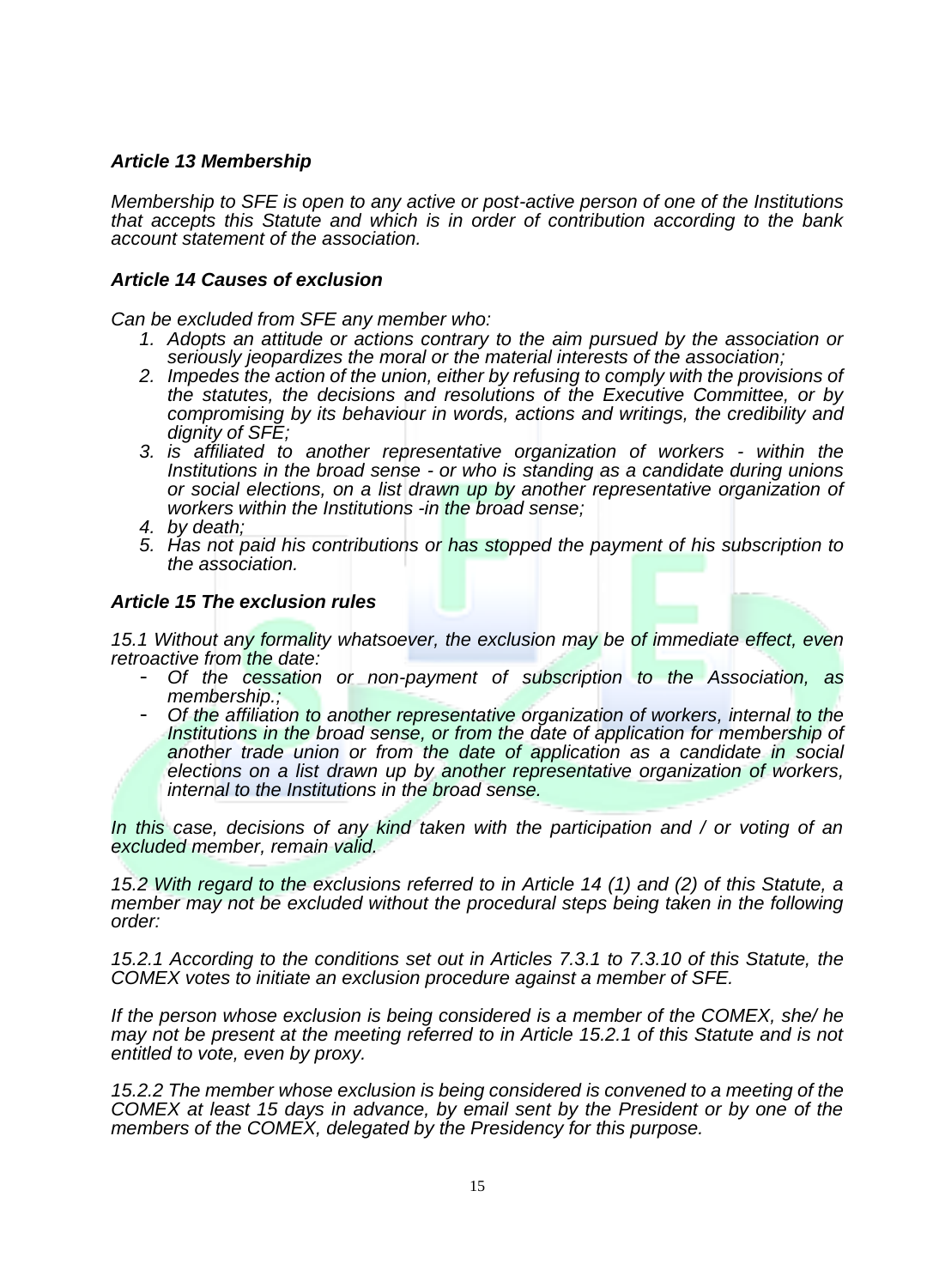*The convening notice mentions the date, the time, the place and the agenda of the meeting and the documents in support of the exclusion proposal are attached electronically or sent by ordinary mail or mail internal to the institutions* 

*The agenda may be amended, supplemented or reduced during the meeting provided that half of the members of the COMEX are present or represented and that they have consented to a simple majority of the members present or represented.*

*15.2.3 The member whose exclusion is being considered may send to the COMEX, at least 5 days before the meeting provided for in Article 15.2.2 of this Statute, all his defence, sending those documents by email or by ordinary or internal mail of the institutions.*

*15.2.4 At the meeting provided for in Article 15.2.2 of this Statute, the member at risk of being excluded will present his defence to the COMEX, which members may ask him/her questions.*

*15.2.5 Under the conditions set out in Articles 7.3.1 to 7.3.10 of this Statute, the COMEX votes after the closing of the discussions and outside the presence of the member whose exclusion is being considered, whether or not to maintain the exclusion procedure against him.*

*If the person whose exclusion is being considered is a COMEX member, he or she is not entitled to vote by proxy.*

*15.2.6 If the COMEX votes to maintain the exclusion procedure, the membership in the SFE, of the member whose exclusion is being considered is suspended, just as he is suspended from his duties under the conditions set out in article 7.2.13 of this article. Status applicable to him according to whether his status is that of an adhering or effective member.*

*15.2.7 COMEX shall, within 8 days at the latest, send an e-mail to the member concerned after the vote to maintain the exclusion procedure, informing him of his decision and motivation and of the immediate effect of the conditions laid down in Article 7.2.13 that apply to him.*

*15.2.8 The COMEX shall refer the matter to the Mediation Committee for opinion in accordance with Article 11.1.3 of this Statute, and submit to it the grievances justifying the exclusion by mail or by ordinary or internal mail of the institutions of documents in support of his proposal.*

*Under the same conditions of the previous paragraph, the member whose exclusion is being considered may also appeal to the Mediation Committee.*

*15.2.9 After the written communication of the Advisory Opinion of the Mediation Committee to the parties in accordance with Article 11 of this Statute, the COMEX shall meet at the latest within 15 days to decide definitively on the exclusion or not of the member concerned and under the conditions provided by Articles 7.3.1 to 7.3.10 of this Statute.*

*15.2.10 If the person whose exclusion is being considered is a member of the COMEX, he may not be present at the meeting referred to in Article 15.2.9 of this Statute and is not entitled to vote there even by proxy.*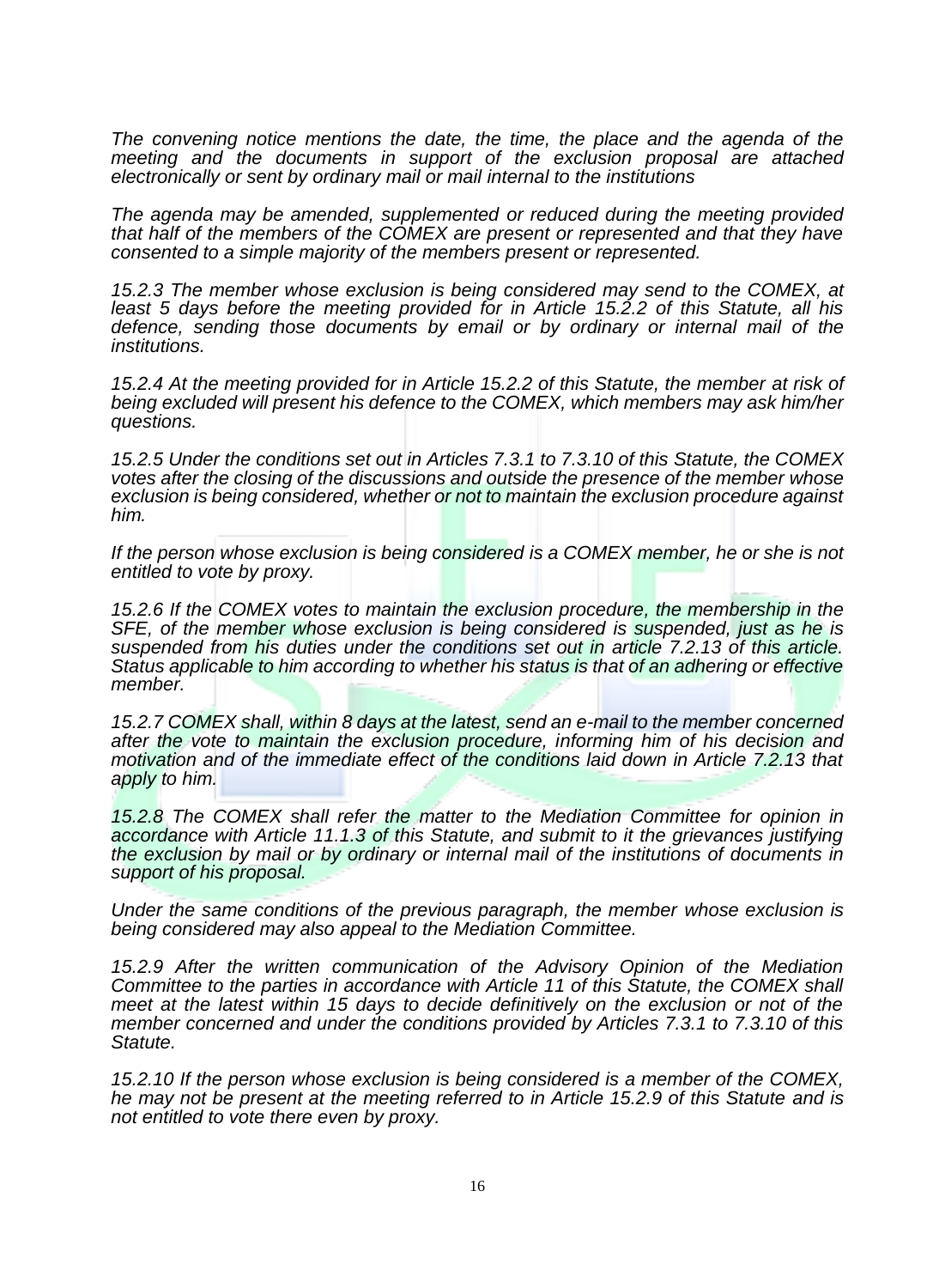*15.2.11 The COMEX shall send the e-mail to the member concerned no later than 8 days after the vote to inform him of his final decision and his reasons.*

*15.2.12 If the vote of the COMEX, mentioned in article 15.2.9 of this Statute, confirms the exclusion, it becomes definitive. On the other hand, if he cancels it, the member concerned will recover his rights and his function subject to the possible sanctions, penalties, periods of suspension that may accompany his decision.*

#### *Article 16 Consequences of an exclusion*

*The resigning or excluded member cannot claim a refund of contributions paid or contributions made, or claim any rights over the assets of SFE.*

*Any excluded member can be readmitted by the Executive Committee, after examining his candidacy.*

#### *CHAPTER V*

#### *FINANCES*

#### *Article 17*

*SFE is financed by membership fees and donations and bequests. The monitoring of contributions, good financial management and bank accounts of the association is carried out by the Executive Committee.*

#### *Article 18*

*The General Assembly sets the amount of the minimum membership fee per member, necessary to cover the adopted budget.*

*CHAPTER VI*

### *FINAL PROVISIONS*

#### *Article 19*

*A resistance fund, with free participation, can be created by SFE. It has its own statutes and regulations. The management of the funds of the Resistance Fund is totally separate from the day-to-day management of the funds of SFE and is made by a Management Committee.*

#### *Article 20*

*The General Assembly rules in all matters which are not covered by this Statute.*

#### *Article 21*

*The dissolution of the SFE union is planned only if its survival is no longer assured and no solution has been deemed viable by the General Assembly. A think tank can be mandated to look for all possible solutions. Their conclusions will be submitted to the appreciation of an Extraordinary General Assembly.*